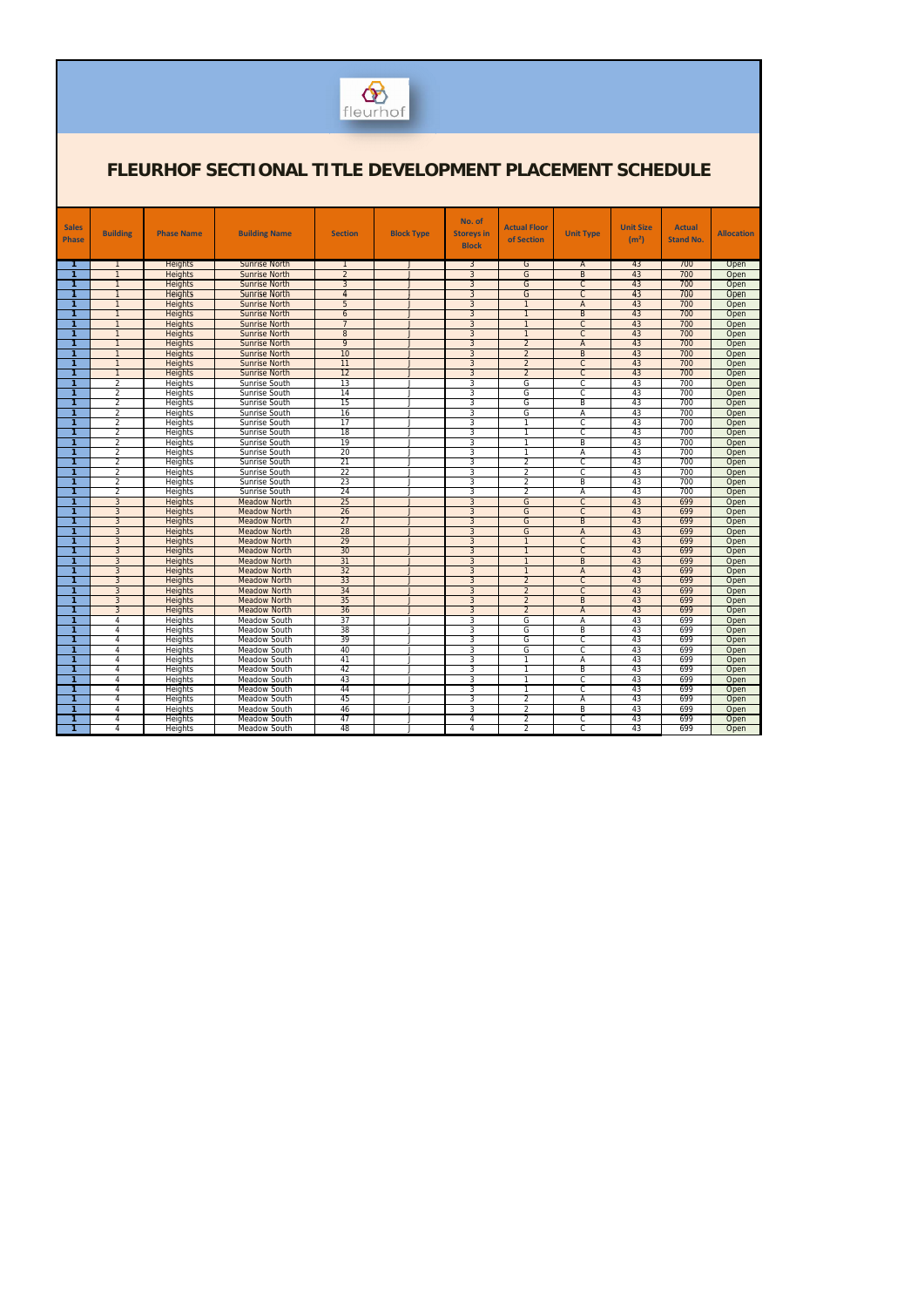

| <b>Sales</b>                 |                                  |                           |                                                |                |                              | No. of                           | <b>Actual Floor</b>              |                                  | <b>Unit Size</b>  | <b>Actual</b>    |                   |
|------------------------------|----------------------------------|---------------------------|------------------------------------------------|----------------|------------------------------|----------------------------------|----------------------------------|----------------------------------|-------------------|------------------|-------------------|
| <b>Phase</b>                 | <b>Building</b>                  | <b>Phase Name</b>         | <b>Building Name</b>                           | <b>Section</b> | <b>Block Type</b>            | <b>Storeys in</b>                | of Section                       | <b>Unit Type</b>                 | (m <sup>2</sup> ) | <b>Stand No.</b> | <b>Allocation</b> |
|                              |                                  |                           |                                                |                |                              | <b>Block</b>                     |                                  |                                  |                   |                  |                   |
| -1                           | 5                                | <b>Heights</b>            | <b>Fairview North</b>                          | 49             | J                            | $\overline{4}$                   | G                                | A                                | 43                | 698              | Open              |
| 1                            | 5                                | Heights                   | <b>Fairview North</b>                          | 50             | J                            | $\overline{4}$                   | G                                | B                                | 43                | 698              | Open              |
| 1                            | 5                                | Heights                   | <b>Fairview North</b>                          | 51             | $\mathbf{J}$                 | $\overline{4}$                   | G                                | $\overline{C}$                   | 43                | 698              | Open              |
|                              | 5                                | <b>Heights</b>            | <b>Fairview North</b>                          | 52             | $\mathsf{I}$                 | $\overline{4}$                   | G                                | $\overline{C}$                   | 43                | 698              | Open              |
| 1                            | 5                                | <b>Heights</b>            | <b>Fairview North</b>                          | 53             | $\mathbf{I}$                 | $\overline{4}$                   | $\mathbf{1}$                     | $\overline{A}$                   | 43                | 698              | Open              |
| 1<br>1                       | 5                                | <b>Heights</b>            | <b>Fairview North</b>                          | 54             | J<br>$\mathbf{I}$            | $\overline{4}$                   | $\overline{1}$                   | $\overline{B}$<br>$\overline{C}$ | 43                | 698              | Open              |
| 1                            | 5<br>5                           | Heights<br><b>Heights</b> | <b>Fairview North</b><br><b>Fairview North</b> | 55<br>56       | J                            | $\overline{4}$<br>$\overline{4}$ | $\mathbf{1}$                     | $\overline{C}$                   | 43<br>43          | 698<br>698       | Open<br>Open      |
| 1                            | 5                                | <b>Heights</b>            | <b>Fairview North</b>                          | 57             | $\mathbf{I}$                 | $\overline{4}$                   | $\overline{2}$                   | $\overline{A}$                   | 43                | 698              | Open              |
| 1                            | 5                                | Heights                   | <b>Fairview North</b>                          | 58             | J                            | $\overline{4}$                   | $\overline{2}$                   | $\overline{B}$                   | 43                | 698              | Open              |
| 1                            | 5                                | Heights                   | <b>Fairview North</b>                          | 59             | $\mathbf{I}$                 | $\overline{4}$                   | $\overline{2}$                   | $\overline{C}$                   | 43                | 698              | Open              |
| 1                            | 5                                | <b>Heights</b>            | <b>Fairview North</b>                          | 60             | J                            | $\overline{4}$                   | $\overline{2}$                   | $\overline{C}$                   | 43                | 698              | Open              |
| 1                            | 5                                | <b>Heights</b>            | <b>Fairview North</b>                          | 61             | $\mathbf{I}$                 | $\overline{4}$                   | 3                                | $\overline{A}$                   | 43                | 698              | Open              |
| 1                            | 5                                | Heights                   | <b>Fairview North</b>                          | 62             | J                            | $\overline{4}$                   | $\overline{3}$                   | $\overline{B}$                   | 43                | 698              | Open              |
| 1                            | 5                                | Heights                   | <b>Fairview North</b>                          | 63             | $\mathbf{I}$                 | $\overline{4}$                   | 3                                | $\overline{C}$                   | 43                | 698              | Open              |
| 1<br>1                       | 5<br>6                           | Heights<br>Heights        | <b>Fairview North</b><br><b>Fairview South</b> | 64<br>65       | J<br>$\mathbf{I}$            | $\overline{4}$<br>3              | $\overline{3}$<br>G              | $\overline{C}$<br>C              | 43<br>43          | 698<br>698       | Open<br>Open      |
| 1                            | 6                                | <b>Heights</b>            | <b>Fairview South</b>                          | 66             | $\mathbf{J}$                 | 3                                | G                                | C                                | 43                | 698              | Open              |
| 1                            | 6                                | Heights                   | <b>Fairview South</b>                          | 67             |                              | $\overline{3}$                   | G                                | $\overline{B}$                   | 43                | 698              | Open              |
|                              | 6                                | <b>Heights</b>            | <b>Fairview South</b>                          | 68             | $\overline{\phantom{a}}$     | 3                                | G                                | Α                                | 43                | 698              | Open              |
| -1                           | 6                                | Heights                   | <b>Fairview South</b>                          | 69             | $\mathbf{I}$                 | 3                                |                                  | C                                | 43                | 698              | Open              |
| 1                            | 6                                | <b>Heights</b>            | <b>Fairview South</b>                          | 70             | $\mathbf{J}$                 | 3                                | $\mathbf{1}$                     | C                                | 43                | 698              | Open              |
| 1                            | 6                                | Heights                   | <b>Fairview South</b>                          | 71             |                              | $\overline{3}$                   |                                  | $\overline{B}$                   | 43                | 698              | Open              |
|                              | 6                                | <b>Heights</b>            | <b>Fairview South</b>                          | 72             | $\overline{\phantom{a}}$     | 3                                | $\mathbf{1}$                     | A                                | 43                | 698              | Open              |
| -1<br>1                      | 6                                | <b>Heights</b>            | <b>Fairview South</b>                          | 73<br>74       | $\mathbf{I}$<br>$\mathbf{J}$ | 3<br>3                           | $\overline{2}$                   | C<br>C                           | 43<br>43          | 698<br>698       | Open              |
| 1                            | 6<br>6                           | <b>Heights</b><br>Heights | <b>Fairview South</b><br><b>Fairview South</b> | 75             |                              | $\overline{4}$                   | $\overline{2}$<br>$\overline{2}$ | $\overline{B}$                   | 43                | 698              | Open<br>Open      |
| 1                            | 6                                | <b>Heights</b>            | <b>Fairview South</b>                          | 76             | $\mathbf{J}$                 | 4                                | $\overline{2}$                   | Α                                | 43                | 698              | Open              |
| 1                            | $\overline{7}$                   | <b>Heights</b>            | <b>Vista North</b>                             | 77             |                              | 3                                | G                                | $\mathsf{C}$                     | 43                | 697              | Open              |
| 1                            | $\overline{7}$                   | Heights                   | Vista North                                    | 78             |                              | 3                                | G                                | $\overline{B}$                   | 43                | 697              | Open              |
| 1                            | $\overline{7}$                   | Heights                   | <b>Vista North</b>                             | 79             |                              | $\overline{3}$                   | G                                | $\overline{A}$                   | 43                | 697              | Open              |
| 1                            | $\overline{7}$                   | <b>Heights</b>            | <b>Vista North</b>                             | 80             |                              | 3                                | $\overline{1}$                   | $\overline{C}$                   | 43                | 697              | Open              |
| 1                            | $\overline{7}$                   | <b>Heights</b>            | Vista North                                    | 81             |                              | 3                                |                                  | $\overline{B}$                   | 43                | 697              | Open              |
| 1<br>1                       | $\overline{7}$<br>$\overline{7}$ | <b>Heights</b>            | <b>Vista North</b><br><b>Vista North</b>       | 82<br>83       |                              | $\overline{3}$<br>$\overline{3}$ | $\overline{1}$<br>$\overline{2}$ | $\overline{A}$<br>$\mathsf{C}$   | 43<br>43          | 697<br>697       | Open              |
| 1                            | $\overline{7}$                   | Heights<br><b>Heights</b> | Vista North                                    | 84             |                              | 3                                | $\overline{2}$                   | $\overline{B}$                   | 43                | 697              | Open<br>Open      |
| 1                            | $\overline{7}$                   | <b>Heights</b>            | <b>Vista North</b>                             | 85             |                              | 3                                | $\overline{2}$                   | $\overline{A}$                   | 43                | 697              | Open              |
| 1                            | 8                                | Heights                   | Vista South                                    | 86             | К                            | $\overline{4}$                   | G                                | Α                                | 43                | 697              | Open              |
| -1                           | 8                                | Heights                   | Vista South                                    | 87             | К                            | 4                                | G                                | B                                | 43                | 697              | Open              |
|                              | 8                                | <b>Heights</b>            | Vista South                                    | 88             | К                            | 4                                | G                                | C                                | 43                | 697              | Open              |
| 1                            | 8                                | <b>Heights</b>            | Vista South                                    | 89             | К                            | 4                                | G                                | C                                | 43                | 697              | Open              |
| 1                            | 8                                | <b>Heights</b>            | Vista South                                    | 90             | К                            | 4                                | G                                | $\overline{C}$                   | 43                | 697              | Open              |
| 1<br>1                       | 8<br>8                           | Heights                   | Vista South                                    | 91             | К                            | 4<br>4                           |                                  | Α<br>R                           | 43                | 697              | Open              |
| $\mathbf 1$                  | 8                                | Heights<br>Heights        | Vista South<br>Vista South                     | 92<br>93       | К<br>К                       | 4                                | $\mathbf{1}$                     | C                                | 43<br>43          | 697<br>697       | Open<br>Open      |
| $\mathbf{1}$                 | 8                                | Heights                   | Vista South                                    | 94             | К                            | 4                                | $\mathbf{1}$                     | C                                | 43                | 697              | Open              |
| $\mathbf{1}$                 | 8                                | <b>Heights</b>            | Vista South                                    | 95             | К                            | 4                                | $\mathbf{1}$                     | C                                | 43                | 697              | Open              |
| $\mathbf{1}$                 | 8                                | Heights                   | Vista South                                    | 96             | K                            | 4                                | $\overline{2}$                   | А                                | 43                | 697              | Open              |
| $\mathbf{1}$                 | 8                                | <b>Heights</b>            | Vista South                                    | 97             | К                            | 4                                | $\overline{2}$                   | B                                | 43                | 697              | Open              |
| $\mathbf{1}$                 | 8                                | Heights                   | Vista South                                    | 98             | К                            | 4                                | $\overline{2}$                   | C                                | 43                | 697              | Open              |
| $\mathbf{1}$                 | 8                                | <b>Heights</b>            | Vista South                                    | 99             | К                            | 4                                | $\overline{2}$                   | C                                | 43                | 697              | Open              |
| $\mathbf{1}$                 | 8                                | Heights                   | Vista South                                    | 100            | К                            | 4                                | $\overline{2}$                   | C                                | 43                | 697              | Open              |
| $\mathbf{1}$<br>$\mathbf{1}$ | 8                                | <b>Heights</b>            | Vista South                                    | 101<br>102     | К                            | 4                                | 3                                | Α                                | 43<br>43          | 697<br>697       | Open              |
| $\mathbf{1}$                 | 8<br>8                           | Heights<br><b>Heights</b> | Vista South<br>Vista South                     | 103            | К<br>К                       | 4<br>4                           | 3<br>3                           | B<br>C                           | 43                | 697              | Open<br>Open      |
| $\mathbf{1}$                 | 8                                | <b>Heights</b>            | Vista South                                    | 104            | К                            | 4                                | 3                                | C                                | 43                | 697              | Open              |
| 1                            | 8                                | Heights                   | Vista South                                    | 105            | K                            | 4                                | 3                                | C                                | 43                | 697              | Open              |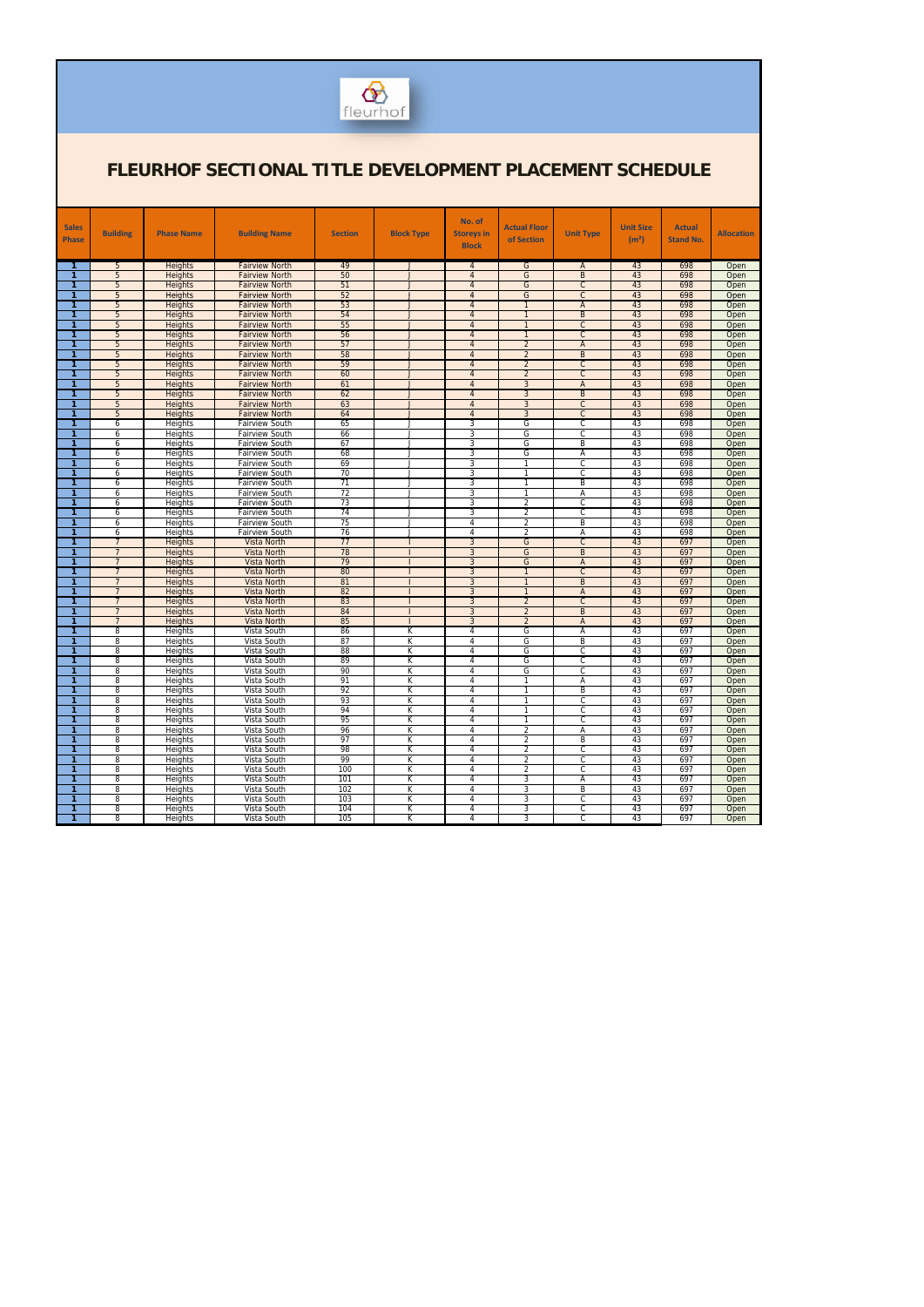

| <b>Sales</b><br><b>Phase</b> | <b>Building</b>     | <b>Phase Name</b>                | <b>Building Name</b>                             | <b>Section</b> | <b>Block Type</b> | No. of<br><b>Storeys in</b><br><b>Block</b> | <b>Actual Floor</b><br>of Section | <b>Unit Type</b>                 | <b>Unit Size</b><br>(m <sup>2</sup> ) | <b>Actual</b><br><b>Stand No.</b> | <b>Allocation</b> |
|------------------------------|---------------------|----------------------------------|--------------------------------------------------|----------------|-------------------|---------------------------------------------|-----------------------------------|----------------------------------|---------------------------------------|-----------------------------------|-------------------|
| 1.<br>$\mathbf{1}$           | 9<br>$\overline{9}$ | <b>Heights</b>                   | <b>Horizon Central</b>                           | 106<br>107     |                   | 4                                           | G<br>G                            | A<br>B                           | 43<br>43                              | 696<br>696                        | Open              |
| 1                            | $\overline{9}$      | Heights<br>Heights               | <b>Horizon Central</b><br><b>Horizon Central</b> | 108            |                   | $\overline{4}$<br>$\overline{4}$            | G                                 | $\overline{C}$                   | 43                                    | 696                               | Open<br>Open      |
| 1                            | 9                   | <b>Heights</b>                   | <b>Horizon Central</b>                           | 109            |                   | 4                                           | G                                 | $\mathsf{C}$                     | 43                                    | 696                               | Open              |
| 1                            | 9                   | <b>Heights</b>                   | <b>Horizon Central</b>                           | 110            |                   | $\overline{4}$                              | $\overline{G}$                    | $\overline{C}$                   | 43                                    | 696                               | Open              |
| $\mathbf{1}$                 | 9                   | <b>Heights</b>                   | <b>Horizon Central</b>                           | 111            |                   | $\overline{4}$                              | G                                 | $\overline{C}$                   | 43                                    | 696                               | Open              |
| 1                            | 9                   | <b>Heights</b>                   | <b>Horizon Central</b>                           | 112            |                   | $\overline{4}$                              | G                                 | $\overline{B}$                   | 43                                    | 696                               | Open              |
| 1                            | 9                   | Heights                          | <b>Horizon Central</b>                           | 113            |                   | $\overline{4}$                              | G                                 | $\overline{A}$                   | 43                                    | 696                               | Open              |
| 1                            | 9                   | <b>Heights</b>                   | <b>Horizon Central</b>                           | 114            |                   | $\overline{4}$                              | $\overline{1}$                    | $\overline{A}$                   | 43                                    | 696                               | Open              |
| $\mathbf{1}$                 | 9                   | Heights                          | <b>Horizon Central</b>                           | 115            |                   | $\overline{4}$                              | $\mathbf{1}$                      | $\sf B$                          | 43                                    | 696                               | Open              |
| 1                            | 9                   | <b>Heights</b>                   | <b>Horizon Central</b>                           | 116            |                   | $\overline{4}$                              | $\overline{1}$                    | $\overline{C}$                   | 43                                    | 696                               | Open              |
| $\mathbf{1}$                 | 9                   | Heights                          | <b>Horizon Central</b>                           | 117            |                   | $\overline{4}$                              | $\mathbf{1}$                      | $\overline{C}$                   | 43                                    | 696                               | Open              |
| 1                            | 9                   | <b>Heights</b>                   | <b>Horizon Central</b>                           | 118            |                   | $\overline{4}$                              | $\overline{1}$                    | $\overline{C}$                   | 43                                    | 696                               | Open              |
| $\mathbf{1}$                 | 9<br>9              | Heights                          | <b>Horizon Central</b>                           | 119<br>120     |                   | $\overline{4}$<br>$\overline{4}$            | $\mathbf{1}$<br>$\mathbf{1}$      | $\overline{C}$<br>$\overline{B}$ | 43<br>43                              | 696                               | Open              |
| 1<br>$\mathbf{1}$            | 9                   | <b>Heights</b><br>Heights        | <b>Horizon Central</b><br><b>Horizon Central</b> | 121            |                   | $\overline{4}$                              | $\overline{1}$                    | $\overline{A}$                   | 43                                    | 696<br>696                        | Open<br>Open      |
| 1                            | 9                   | <b>Heights</b>                   | <b>Horizon Central</b>                           | 122            |                   | $\overline{4}$                              | $\overline{2}$                    | $\overline{A}$                   | 43                                    | 696                               | Open              |
| $\mathbf{1}$                 | 9                   | <b>Heights</b>                   | <b>Horizon Central</b>                           | 123            |                   | $\overline{4}$                              | $\overline{2}$                    | B                                | 43                                    | 696                               | Open              |
| 1.                           | 9                   | <b>Heights</b>                   | <b>Horizon Central</b>                           | 124            |                   | $\overline{4}$                              | $\overline{2}$                    | $\overline{C}$                   | 43                                    | 696                               | Open              |
| $\mathbf{1}$                 | 9                   | Heights                          | <b>Horizon Central</b>                           | 125            |                   | $\overline{4}$                              | $\overline{2}$                    | $\overline{C}$                   | 43                                    | 696                               | Open              |
| 1                            | 9                   | <b>Heights</b>                   | <b>Horizon Central</b>                           | 126            |                   | $\overline{4}$                              | $\overline{2}$                    | $\overline{C}$                   | 43                                    | 696                               | Open              |
| $\mathbf{1}$                 | 9                   | <b>Heights</b>                   | <b>Horizon Central</b>                           | 127            |                   | $\overline{4}$                              | $\overline{2}$                    | $\overline{C}$                   | 43                                    | 696                               | Open              |
| 1.                           | 9                   | <b>Heights</b>                   | <b>Horizon Central</b>                           | 128            |                   | $\overline{4}$                              | $\overline{2}$                    | $\overline{B}$                   | 43                                    | 696                               | Open              |
| 1                            | 9                   | Heights                          | <b>Horizon Central</b>                           | 129            |                   | $\overline{4}$                              | $\overline{2}$                    | $\overline{A}$                   | 43                                    | 696                               | Open              |
| 1                            | 9                   | <b>Heights</b>                   | <b>Horizon Central</b>                           | 130            |                   | $\overline{4}$                              | $\overline{3}$                    | $\overline{A}$                   | 43                                    | 696                               | Open              |
| $\mathbf{1}$<br>1.           | 9<br>9              | <b>Heights</b><br><b>Heights</b> | <b>Horizon Central</b>                           | 131<br>132     |                   | $\overline{4}$<br>$\overline{4}$            | 3<br>$\overline{3}$               | $\overline{B}$<br>$\overline{C}$ | 43<br>43                              | 696<br>696                        | Open              |
| 1                            | 9                   | Heights                          | <b>Horizon Central</b><br><b>Horizon Central</b> | 133            |                   | $\overline{4}$                              | 3                                 | $\overline{C}$                   | 43                                    | 696                               | Open<br>Open      |
| 1                            | 9                   | <b>Heights</b>                   | <b>Horizon Central</b>                           | 134            |                   | $\overline{4}$                              | $\overline{3}$                    | $\overline{C}$                   | 43                                    | 696                               | Open              |
| $\mathbf{1}$                 | 9                   | Heights                          | <b>Horizon Central</b>                           | 135            |                   | $\overline{4}$                              | 3                                 | $\overline{C}$                   | 43                                    | 696                               | Open              |
| 1                            | 9                   | <b>Heights</b>                   | <b>Horizon Central</b>                           | 136            |                   | $\overline{4}$                              | $\overline{3}$                    | $\overline{B}$                   | 43                                    | 696                               | Open              |
| 1                            | 9                   | Heights                          | <b>Horizon Central</b>                           | 137            | L                 | $\overline{4}$                              | $\overline{3}$                    | $\overline{A}$                   | 43                                    | 696                               | Open              |
| 1                            | 10                  | Heights                          | <b>River Central</b>                             | 138            | M                 | 4                                           | G                                 | Α                                | 43                                    | 695                               | Open              |
| 1                            | 10                  | Heights                          | <b>River Central</b>                             | 139            | M                 | 4                                           | G                                 | $\overline{B}$                   | 43                                    | 695                               | Open              |
| 1                            | 10                  | Heights                          | <b>River Central</b>                             | 140            | M                 | 4                                           | G                                 | $\overline{c}$                   | 43                                    | 695                               | Open              |
| $\mathbf{1}$                 | 10                  | Heights                          | <b>River Central</b>                             | 141            | M                 | 4                                           | G                                 | C                                | 43                                    | 695                               | Open              |
| 1                            | 10<br>10            | Heights                          | <b>River Central</b>                             | 142<br>143     | M<br>M            | 4                                           | G<br>G                            | $\overline{c}$                   | 43<br>43                              | 695                               | Open              |
| 1<br>$\mathbf{1}$            | 10                  | Heights<br>Heights               | <b>River Central</b><br><b>River Central</b>     | 144            | M                 | 4<br>4                                      | G                                 | C<br>B                           | 43                                    | 695<br>695                        | Open<br>Open      |
| $\mathbf{1}$                 | 10                  | Heights                          | <b>River Central</b>                             | 145            | M                 | 4                                           | G                                 | Α                                | 43                                    | 695                               | Open              |
| 1                            | 10                  | Heights                          | <b>River Central</b>                             | 146            | M                 | 4                                           | $\overline{1}$                    | B                                | 43                                    | 695                               | Open              |
| 1                            | $\overline{10}$     | Heights                          | <b>River Central</b>                             | 147            | M                 | 4                                           | $\mathbf{1}$                      | C                                | 43                                    | 695                               | Open              |
| 1                            | 10                  | Heights                          | <b>River Central</b>                             | 148            | M                 | 4                                           |                                   | C                                | 43                                    | 695                               | Open              |
| 1                            | $\overline{10}$     | Heights                          | River Central                                    | 149            | M                 | 4                                           |                                   | C                                | 43                                    | 695                               | Open              |
| 1                            | 10                  | Heights                          | <b>River Central</b>                             | 150            | M                 | 4                                           | $\mathbf{1}$                      | C                                | 43                                    | 695                               | Open              |
| $\mathbf{1}$                 | 10                  | Heights                          | River Central                                    | 151            | M                 | 4                                           | $\mathbf{1}$                      | B                                | 43                                    | 695                               | Open              |
| $\mathbf{1}$                 | 10                  | Heights                          | River Central                                    | 152            | M                 | 4                                           | $\mathbf{1}$                      | Α                                | 43                                    | 695                               | Open              |
| $\mathbf{1}$                 | 10                  | Heights                          | River Central                                    | 153            | M                 | 4                                           | $\mathbf{1}$                      | B                                | 43                                    | 695                               | Open              |
| $\mathbf{1}$<br>$\mathbf{1}$ | 10<br>10            | Heights<br>Heights               | River Central<br>River Central                   | 154<br>155     | M<br>M            | 4<br>4                                      | $\overline{2}$<br>$\overline{2}$  | Α<br>B                           | 43<br>43                              | 695<br>695                        | Open<br>Open      |
| $\mathbf{1}$                 | 10                  | <b>Heights</b>                   | River Central                                    | 156            | M                 | 4                                           | $\overline{2}$                    | C                                | 43                                    | 695                               | Open              |
| $\mathbf{1}$                 | 10                  | Heights                          | River Central                                    | 157            | M                 | 4                                           | $\overline{2}$                    | C                                | 43                                    | 695                               | Open              |
| $\mathbf{1}$                 | 10                  | Heights                          | River Central                                    | 158            | M                 | 4                                           | $\overline{2}$                    | C                                | 43                                    | 695                               | Open              |
| $\mathbf{1}$                 | 10                  | Heights                          | River Central                                    | 159            | M                 | 4                                           | $\overline{2}$                    | C                                | 43                                    | 695                               | Open              |
| $\mathbf{1}$                 | 10                  | Heights                          | River Central                                    | 160            | M                 | 4                                           | 2                                 | B                                | 43                                    | 695                               | Open              |
| $\mathbf{1}$                 | 10                  | <b>Heights</b>                   | <b>River Central</b>                             | 161            | M                 | 4                                           | $\overline{2}$                    | Α                                | 43                                    | 695                               | Open              |
| $\mathbf{1}$                 | 10                  | Heights                          | River Central                                    | 162            | M                 | 4                                           | 3                                 | B                                | 43                                    | 695                               | Open              |
| $\mathbf{1}$                 | 10                  | Heights                          | River Central                                    | 163            | M                 | 4                                           | $\overline{3}$                    | C                                | 43                                    | 695                               | Open              |
| $\mathbf{1}$                 | 10                  | Heights                          | River Central                                    | 164            | M                 | 4                                           | 3                                 | $\overline{c}$                   | 43                                    | 695                               | Open              |
| $\mathbf{1}$                 | 10                  | Heights                          | River Central                                    | 165            | M                 | 4                                           | 3                                 | C                                | 43                                    | 695                               | Open              |
| $\mathbf{1}$                 | 10                  | Heights                          | River Central                                    | 166            | M<br>M            | 4                                           | 3                                 | C                                | 43                                    | 695                               | Open              |
| $\mathbf{1}$<br>$\mathbf{1}$ | 10<br>10            | Heights<br>Heights               | River Central<br>River Central                   | 167<br>168     | M                 | 4<br>4                                      | 3<br>3                            | B<br>Α                           | 43<br>43                              | 695<br>695                        | Open<br>Open      |
| $\mathbf{1}$                 | 10                  | Heights                          | <b>River Central</b>                             | 169            | M                 | 4                                           | 3                                 | B                                | 43                                    | 695                               | Open              |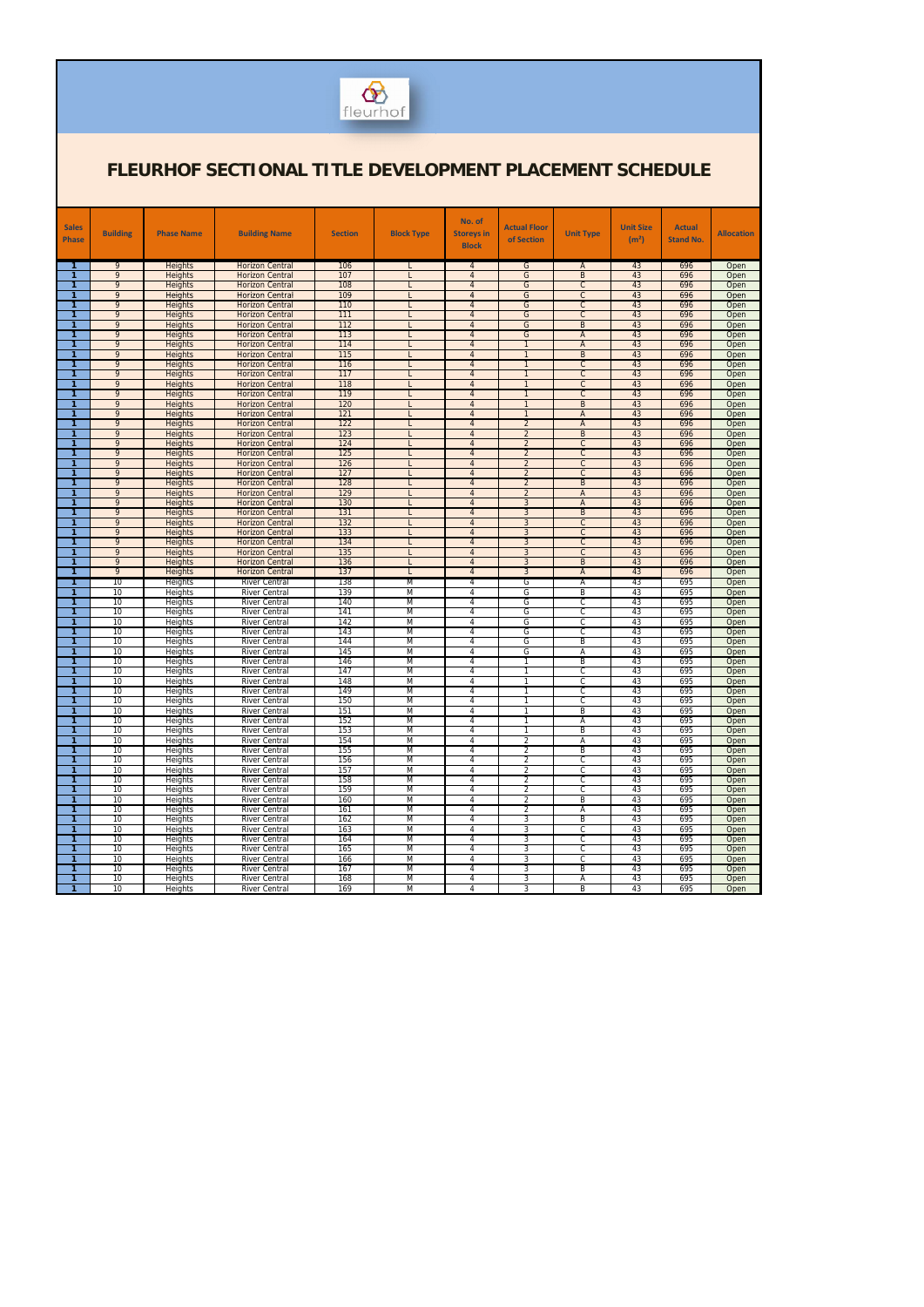

| <b>Sales</b><br><b>Phase</b>     | <b>Building</b>       | <b>Phase Name</b>                | <b>Building Name</b>                         | <b>Section</b> | <b>Block Type</b> | No. of<br><b>Storeys in</b><br><b>Block</b> | <b>Actual Floor</b><br>of Section | <b>Unit Type</b>                 | <b>Unit Size</b><br>(m <sup>2</sup> ) | <b>Actual</b><br><b>Stand No.</b> | <b>Allocation</b> |
|----------------------------------|-----------------------|----------------------------------|----------------------------------------------|----------------|-------------------|---------------------------------------------|-----------------------------------|----------------------------------|---------------------------------------|-----------------------------------|-------------------|
| $\mathbf{1}$                     | 11                    | Heights                          | <b>Brook Central</b>                         | 170            |                   | $\overline{4}$                              | G                                 | A                                | 43                                    | 694                               | Open              |
| $\mathbf{1}$                     | 11                    | <b>Heights</b>                   | <b>Brook Central</b>                         | 171            | L                 | $\overline{4}$                              | G                                 | $\overline{B}$                   | 43                                    | 694                               | Open              |
| 1                                | 11                    | Heights                          | <b>Brook Central</b>                         | 172            |                   | $\overline{4}$                              | G                                 | $\mathsf{C}$                     | 43                                    | 694                               | Open              |
|                                  | 11                    | <b>Heights</b>                   | <b>Brook Central</b>                         | 173            |                   | $\overline{4}$                              | G                                 | $\mathsf{C}$                     | 43                                    | 694                               | Open              |
| 1<br>1                           | 11<br>11              | <b>Heights</b><br><b>Heights</b> | <b>Brook Central</b><br><b>Brook Central</b> | 174<br>175     |                   | $\overline{4}$<br>$\overline{4}$            | G<br>G                            | $\mathsf{C}$<br>$\overline{C}$   | 43<br>43                              | 694<br>694                        | Open<br>Open      |
| 1                                | 11                    | <b>Heights</b>                   | <b>Brook Central</b>                         | 176            |                   | $\overline{4}$                              | G                                 | $\overline{B}$                   | 43                                    | 694                               | Open              |
| 1                                | 11                    | <b>Heights</b>                   | <b>Brook Central</b>                         | 177            |                   | $\overline{4}$                              | G                                 | $\mathsf{A}$                     | 43                                    | 694                               | Open              |
| 1                                | 11                    | <b>Heights</b>                   | <b>Brook Central</b>                         | 178            |                   | $\overline{4}$                              | $\overline{1}$                    | A                                | 43                                    | 694                               | Open              |
| 1                                | 11                    | <b>Heights</b>                   | <b>Brook Central</b>                         | 179            |                   | $\overline{4}$                              | $\overline{1}$                    | $\overline{B}$                   | 43                                    | 694                               | Open              |
| 1<br>1                           | 11<br>11              | Heights<br><b>Heights</b>        | <b>Brook Central</b><br><b>Brook Central</b> | 180<br>181     |                   | $\overline{4}$<br>$\overline{4}$            | $\overline{1}$<br>$\overline{1}$  | $\overline{C}$<br>$\overline{C}$ | 43<br>43                              | 694<br>694                        | Open<br>Open      |
| 1                                | 11                    | <b>Heights</b>                   | <b>Brook Central</b>                         | 182            |                   | $\overline{4}$                              | $\overline{1}$                    | $\mathsf{C}$                     | 43                                    | 694                               | Open              |
| 1                                | 11                    | <b>Heights</b>                   | <b>Brook Central</b>                         | 183            |                   | $\overline{4}$                              | $\overline{1}$                    | $\overline{C}$                   | 43                                    | 694                               | Open              |
| 1                                | 11                    | Heights                          | <b>Brook Central</b>                         | 184            |                   | $\overline{4}$                              | $\mathbf{1}$                      | $\overline{B}$                   | 43                                    | 694                               | Open              |
| 1                                | 11                    | <b>Heights</b>                   | <b>Brook Central</b>                         | 185            |                   | $\overline{4}$                              | $\overline{1}$                    | $\mathsf{A}$                     | 43                                    | 694                               | Open              |
| 1<br>1                           | 11                    | <b>Heights</b>                   | <b>Brook Central</b>                         | 186<br>187     |                   | $\overline{4}$                              | $\overline{2}$                    | A                                | 43                                    | 694                               | Open              |
| 1                                | 11<br>11              | <b>Heights</b><br><b>Heights</b> | <b>Brook Central</b><br><b>Brook Central</b> | 188            |                   | $\overline{4}$<br>$\overline{4}$            | $\overline{2}$<br>$\overline{2}$  | $\overline{B}$<br>$\overline{C}$ | 43<br>43                              | 694<br>694                        | Open<br>Open      |
| 1                                | 11                    | <b>Heights</b>                   | <b>Brook Central</b>                         | 189            |                   | $\overline{4}$                              | $\overline{2}$                    | $\overline{C}$                   | 43                                    | 694                               | Open              |
| 1                                | 11                    | <b>Heights</b>                   | <b>Brook Central</b>                         | 190            |                   | $\overline{4}$                              | $\overline{2}$                    | $\mathsf{C}$                     | 43                                    | 694                               | Open              |
| 1                                | 11                    | <b>Heights</b>                   | <b>Brook Central</b>                         | 191            |                   | $\overline{4}$                              | $\overline{2}$                    | $\overline{C}$                   | 43                                    | 694                               | Open              |
| 1                                | 11                    | <b>Heights</b>                   | <b>Brook Central</b>                         | 192            |                   | $\overline{4}$                              | $\overline{2}$                    | $\overline{B}$                   | 43                                    | 694                               | Open              |
| 1<br>1                           | 11<br>11              | <b>Heights</b><br><b>Heights</b> | <b>Brook Central</b><br><b>Brook Central</b> | 193<br>194     |                   | $\overline{4}$<br>$\overline{4}$            | $\overline{2}$<br>$\mathbf{3}$    | $\mathsf{A}$<br>A                | 43<br>43                              | 694<br>694                        | Open<br>Open      |
| 1                                | 11                    | <b>Heights</b>                   | <b>Brook Central</b>                         | 195            |                   | $\overline{4}$                              | 3                                 | $\overline{B}$                   | 43                                    | 694                               | Open              |
| 1                                | 11                    | Heights                          | <b>Brook Central</b>                         | 196            |                   | $\overline{4}$                              | $\mathbf{3}$                      | $\mathsf{C}$                     | 43                                    | 694                               | Open              |
| 1                                | 11                    | <b>Heights</b>                   | <b>Brook Central</b>                         | 197            |                   | $\overline{4}$                              | $\mathbf{3}$                      | $\overline{C}$                   | 43                                    | 694                               | Open              |
| 1                                | 11                    | <b>Heights</b>                   | <b>Brook Central</b>                         | 198            |                   | $\overline{4}$                              | $\mathbf{3}$                      | $\mathsf{C}$                     | 43                                    | 694                               | Open              |
| 1<br>1                           | 11<br>11              | Heights<br>Heights               | <b>Brook Central</b><br><b>Brook Central</b> | 199<br>200     |                   | $\overline{4}$<br>$\overline{4}$            | 3<br>$\mathbf{3}$                 | $\overline{C}$<br>$\overline{B}$ | 43<br>43                              | 694<br>694                        | Open<br>Open      |
| 1                                | 11                    | <b>Heights</b>                   | <b>Brook Central</b>                         | 201            |                   | $\overline{4}$                              | 3                                 | $\mathsf{A}$                     | 43                                    | 694                               | Open              |
| 1                                | $\overline{12}$       | Heights                          | Stone North                                  | 202            | J                 | 4                                           | G                                 | $\overline{C}$                   | 43                                    | 693                               | Rental            |
| 1                                | 12                    | <b>Heights</b>                   | Stone North                                  | 203            | J                 | 4                                           | G                                 | $\overline{C}$                   | 43                                    | 693                               | Rental            |
| 1                                | $\overline{12}$       | Heights                          | Stone North                                  | 204            | J                 | 4                                           | G                                 | $\overline{B}$                   | 43                                    | 693                               | Rental            |
| 1<br>1                           | 12<br>$\overline{12}$ | Heights                          | Stone North                                  | 205<br>206     | J<br>J            | 4<br>4                                      | G<br>$\mathbf{1}$                 | Α<br>$\overline{C}$              | 43<br>43                              | 693<br>693                        | Rental            |
| 1                                | 12                    | Heights<br>Heights               | Stone North<br>Stone North                   | 207            | J                 | 4                                           | $\overline{1}$                    | $\overline{C}$                   | 43                                    | 693                               | Rental<br>Rental  |
| 1                                | $\overline{12}$       | Heights                          | Stone North                                  | 208            | J                 | 4                                           | $\mathbf{1}$                      | B                                | 43                                    | 693                               | Rental            |
| 1                                | 12                    | Heights                          | Stone North                                  | 209            | J                 | 4                                           | $\mathbf{1}$                      | Α                                | 43                                    | 693                               | Rental            |
| 1                                | $\overline{12}$       | Heights                          | Stone North                                  | 210            | J                 | 4                                           | $\overline{2}$                    | C                                | 43                                    | 693                               | Rental            |
| 1<br>1                           | 12<br>$\overline{12}$ | Heights                          | Stone North                                  | 211<br>212     | J                 | 4<br>4                                      | $\overline{2}$<br>$\overline{2}$  | $\overline{C}$<br>B              | 43<br>43                              | 693<br>693                        | Rental            |
| 1                                | 12                    | Heights<br>Heights               | Stone North<br>Stone North                   | 213            |                   | 4                                           | $\overline{2}$                    | A                                | 43                                    | 693                               | Rental<br>Rental  |
| $\mathbf{1}$                     | 12                    | Heights                          | Stone North                                  | 214            | J                 | 4                                           | 3                                 | C                                | 43                                    | 693                               | Rental            |
| 1                                | $\overline{12}$       | Heights                          | Stone North                                  | 215            | J                 | 4                                           | 3                                 | C                                | 43                                    | 693                               | Rental            |
| $\mathbf{1}$                     | $\overline{12}$       | Heights                          | Stone North                                  | 216            | J                 | 4                                           | 3                                 | B                                | 43                                    | 693                               | Rental            |
| $\mathbf{1}$<br>$\overline{2}$   | $\overline{12}$<br>13 | Heights<br>Manor                 | Stone North<br>Stone South                   | 217<br>218     | J<br>H            | $\overline{4}$<br>$\overline{4}$            | 3<br>G                            | Α<br>A                           | 43<br>43                              | 693<br>693                        | Rental<br>Rental  |
| $\overline{2}$                   | 13                    | Manor                            | Stone South                                  | 219            | H                 | $\overline{4}$                              | G                                 | B                                | 43                                    | 693                               | Rental            |
| $\overline{2}$                   | 13                    | Manor                            | Stone South                                  | 220            | H                 | $\overline{4}$                              | G                                 | $\mathsf{C}$                     | 43                                    | 693                               | Rental            |
| $\overline{2}$                   | 13                    | Manor                            | Stone South                                  | 221            | H                 | $\overline{4}$                              | G                                 | B                                | 43                                    | 693                               | Rental            |
| $\overline{2}$                   | 13                    | Manor                            | Stone South                                  | 222            | H                 | $\overline{4}$                              | G                                 | A                                | 43                                    | 693                               | Rental            |
| $\overline{2}$<br>$\overline{2}$ | 13<br>13              | Manor                            | Stone South                                  | 223<br>224     | H<br>H            | $\overline{4}$<br>$\overline{4}$            | $\overline{1}$<br>$\overline{1}$  | $\mathsf{A}$<br>B                | 43<br>43                              | 693<br>693                        | Rental<br>Rental  |
| $\overline{2}$                   | 13                    | Manor<br>Manor                   | Stone South<br>Stone South                   | 225            | H                 | $\overline{4}$                              | $\overline{1}$                    | $\mathsf{C}$                     | 43                                    | 693                               | Rental            |
| $\overline{2}$                   | 13                    | Manor                            | <b>Stone South</b>                           | 226            | H                 | $\overline{4}$                              | $\mathbf{1}$                      | B                                | 43                                    | 693                               | Rental            |
| $\overline{2}$                   | 13                    | Manor                            | Stone South                                  | 227            | H                 | $\overline{4}$                              | $\overline{1}$                    | A                                | 43                                    | 693                               | Rental            |
| $\overline{2}$                   | 13                    | Manor                            | Stone South                                  | 228            | H                 | $\overline{4}$                              | $\overline{2}$                    | A                                | 43                                    | 693                               | Rental            |
| $\overline{2}$                   | 13                    | Manor                            | Stone South                                  | 229            | H                 | $\overline{4}$                              | $\overline{2}$                    | B                                | 43                                    | 693                               | Rental            |
| $\overline{2}$<br>$\overline{2}$ | 13<br>13              | Manor<br>Manor                   | <b>Stone South</b><br>Stone South            | 230<br>231     | H<br>H            | $\overline{4}$<br>$\overline{4}$            | $\overline{2}$<br>$\overline{2}$  | $\mathsf{C}$<br>B                | 43<br>43                              | 693<br>693                        | Rental<br>Rental  |
| $\overline{2}$                   | 13                    | Manor                            | Stone South                                  | 232            | H                 | $\overline{4}$                              | $\overline{2}$                    | A                                | 43                                    | 693                               | Rental            |
| $\overline{2}$                   | 13                    | <b>Manor</b>                     | Stone South                                  | 233            | H                 | $\overline{4}$                              | $\mathbf{3}$                      | $\mathsf{A}$                     | 43                                    | 693                               | Rental            |
| $\overline{2}$                   | 13                    | Manor                            | <b>Stone South</b>                           | 234            | H                 | $\overline{4}$                              | $\mathbf{3}$                      | B                                | 43                                    | 693                               | Rental            |
| $\overline{2}$                   | 13                    | Manor                            | Stone South                                  | 235            | H                 | $\overline{4}$                              | $\mathbf{3}$                      | $\mathsf{C}$                     | 43                                    | 693                               | Rental            |
| $\overline{2}$<br>$\overline{2}$ | 13<br>13              | Manor<br>Manor                   | Stone South<br>Stone South                   | 236<br>237     | H<br>H            | $\overline{4}$<br>$\overline{4}$            | 3<br>$\mathbf{3}$                 | B<br>$\mathsf{A}$                | 43<br>43                              | 693<br>693                        | Rental<br>Rental  |
|                                  |                       |                                  |                                              |                |                   |                                             |                                   |                                  |                                       |                                   |                   |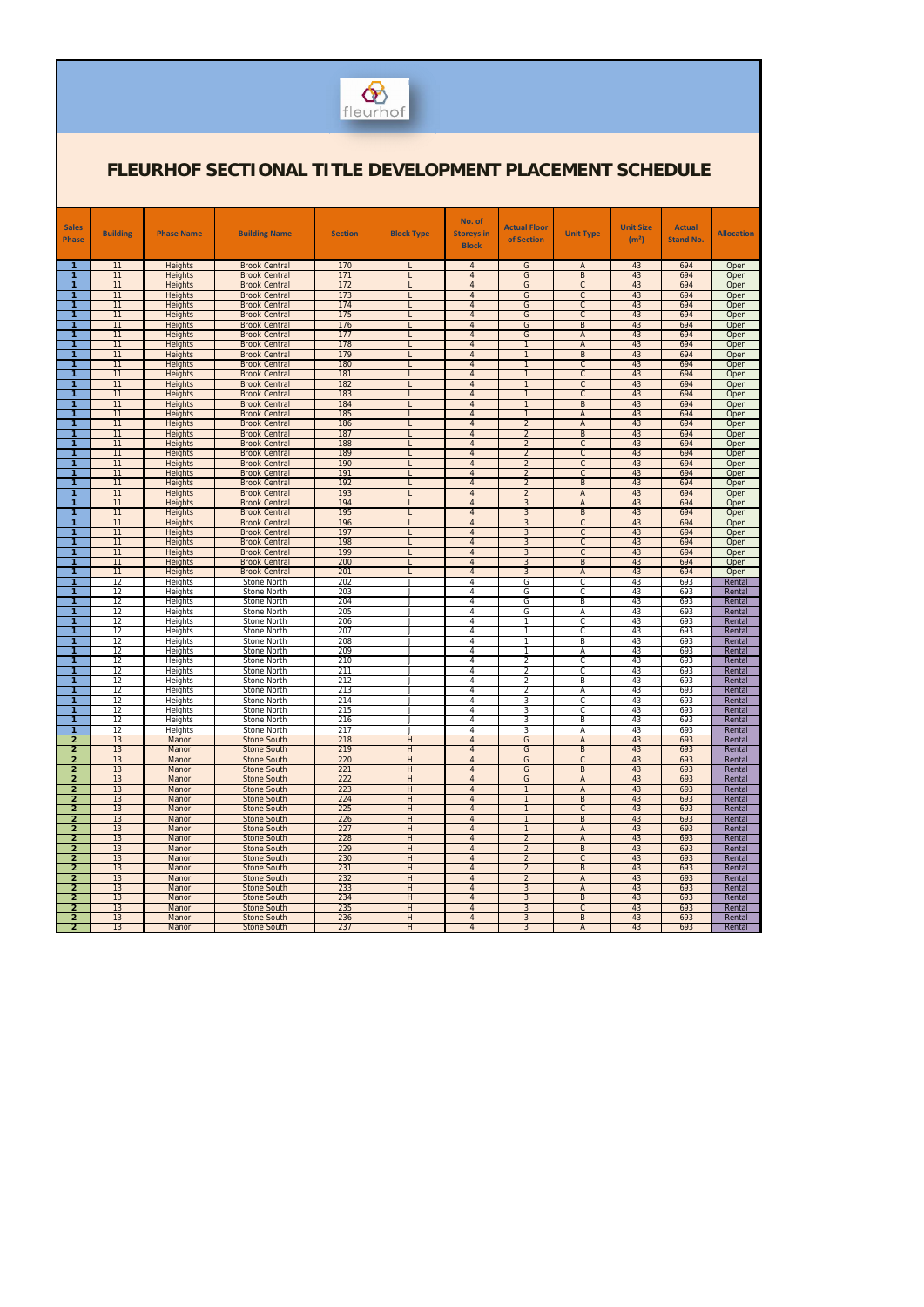

| <b>Sales</b>                     | <b>Building</b> | <b>Phase Name</b> | <b>Building Name</b>                         | <b>Section</b> | <b>Block Type</b>             | No. of<br><b>Storeys in</b>      | Actual Floor                     | <b>Unit Type</b>               | <b>Unit Size</b>  | <b>Actual</b>    | <b>Allocation</b> |
|----------------------------------|-----------------|-------------------|----------------------------------------------|----------------|-------------------------------|----------------------------------|----------------------------------|--------------------------------|-------------------|------------------|-------------------|
| <b>Phase</b>                     |                 |                   |                                              |                |                               | <b>Block</b>                     | of Section                       |                                | (m <sup>2</sup> ) | <b>Stand No.</b> |                   |
|                                  |                 |                   |                                              |                |                               |                                  |                                  |                                |                   |                  |                   |
| $\overline{2}$<br>$\overline{2}$ | 14<br>14        | Manor<br>Manor    | Ridge Central<br>Ridge Central               | 238<br>239     | N<br>N                        | 4<br>4                           | G<br>G                           | Α<br>B                         | 43<br>43          | 692<br>692       | Rental<br>Rental  |
| $\overline{2}$                   | 14              | Manor             | Ridge Central                                | 240            | N                             | 4                                | G                                | C                              | 43                | 692              | Rental            |
| $\overline{2}$                   | 14<br>14        | Manor             | Ridge Central                                | 241<br>242     | N<br>N                        | 4<br>4                           | G<br>G                           | C<br>$\mathsf{C}$              | 43                | 692<br>692       | Rental            |
| $\overline{2}$<br>$\overline{2}$ | 14              | Manor<br>Manor    | Ridge Central<br><b>Ridge Central</b>        | 243            | N                             | 4                                | G                                | $\mathsf{C}$                   | 43<br>43          | 692              | Rental<br>Rental  |
| $\overline{2}$                   | 14              | Manor             | Ridge Central                                | 244            | N                             | $\overline{4}$                   | G                                | $\overline{c}$                 | 43                | 692              | Rental            |
| $\overline{2}$                   | 14              | Manor             | <b>Ridge Central</b>                         | 245            | N                             | 4                                | G                                | B                              | 43                | 692              | Rental            |
| $\overline{2}$<br>$\overline{2}$ | 14<br>14        | Manor<br>Manor    | Ridge Central<br><b>Ridge Central</b>        | 246<br>247     | N<br>N                        | 4<br>4                           | G<br>$\mathbf{1}$                | Α<br>Α                         | 43<br>43          | 692<br>692       | Rental<br>Rental  |
| $\overline{2}$                   | 14              | Manor             | <b>Ridge Central</b>                         | 248            | N                             | $\overline{4}$                   | $\mathbf{1}$                     | B                              | 43                | 692              | Rental            |
| $\overline{2}$                   | 14              | Manor             | <b>Ridge Central</b>                         | 249            | N                             | 4                                | $\mathbf{1}$<br>1                | C                              | 43                | 692              | Rental            |
| $\overline{2}$<br>$\overline{2}$ | 14<br>14        | Manor<br>Manor    | <b>Ridge Central</b><br><b>Ridge Central</b> | 250<br>251     | N<br>N                        | $\overline{4}$<br>4              | $\mathbf{1}$                     | $\mathsf{C}$<br>$\mathsf{C}$   | 43<br>43          | 692<br>692       | Rental<br>Rental  |
| $\overline{2}$                   | 14              | Manor             | Ridge Central                                | 252            | N                             | $\overline{4}$                   | $\mathbf{1}$                     | $\overline{c}$                 | 43                | 692              | Rental            |
| $\overline{2}$                   | 14              | Manor             | <b>Ridge Central</b>                         | 253            | N                             | 4                                | 1                                | $\mathsf{C}$                   | 43                | 692              | Rental            |
| $\overline{2}$<br>$\overline{2}$ | 14<br>14        | Manor<br>Manor    | <b>Ridge Central</b><br><b>Ridge Central</b> | 254<br>255     | N<br>N                        | $\overline{4}$<br>4              | 1<br>1                           | B<br>A                         | 43<br>43          | 692<br>692       | Rental<br>Rental  |
| $\overline{2}$                   | 14              | Manor             | Ridge Central                                | 256            | N                             | 4                                | $\overline{2}$                   | Α                              | 43                | 692              | Rental            |
| $\overline{2}$                   | 14              | Manor             | <b>Ridge Central</b>                         | 257            | N                             | 4                                | $\overline{2}$                   | B                              | 43                | 692              | Rental            |
| $\overline{2}$<br>$\overline{2}$ | 14<br>14        | Manor<br>Manor    | <b>Ridge Central</b><br><b>Ridge Central</b> | 258<br>259     | N<br>N                        | $\overline{4}$<br>4              | $\overline{2}$<br>$\overline{2}$ | $\overline{C}$<br>$\mathsf{C}$ | 43<br>43          | 692<br>692       | Rental<br>Rental  |
| $\overline{2}$                   | 14              | Manor             | Ridge Central                                | 260            | N                             | 4                                | $\overline{2}$                   | $\overline{c}$                 | 43                | 692              | Rental            |
| $\overline{2}$                   | 14              | Manor             | <b>Ridge Central</b>                         | 261            | N                             | 4                                | $\overline{2}$                   | $\mathsf{C}$                   | 43                | 692              | Rental            |
| $\overline{2}$<br>$\overline{2}$ | 14<br>14        | Manor<br>Manor    | <b>Ridge Central</b><br><b>Ridge Central</b> | 262<br>263     | N<br>N                        | $\overline{4}$<br>4              | $\overline{2}$<br>$\overline{2}$ | $\overline{C}$<br>B            | 43<br>43          | 692<br>692       | Rental<br>Rental  |
| $\overline{2}$                   | 14              | Manor             | Ridge Central                                | 264            | N                             | 4                                | $\overline{2}$                   | Α                              | 43                | 692              | Rental            |
| $\overline{2}$                   | 14              | Manor             | <b>Ridge Central</b>                         | 265            | N                             | 4                                | 3                                | Α                              | 43                | 692              | Rental            |
| $\overline{2}$<br>$\overline{2}$ | 14<br>14        | Manor<br>Manor    | <b>Ridge Central</b><br><b>Ridge Central</b> | 266<br>267     | N<br>N                        | $\overline{4}$<br>4              | 3<br>3                           | B<br>$\mathsf{C}$              | 43<br>43          | 692<br>692       | Rental<br>Rental  |
| $\overline{2}$                   | 14              | Manor             | Ridge Central                                | 268            | N                             | 4                                | 3                                | $\overline{c}$                 | 43                | 692              | Rental            |
| $\overline{2}$                   | 14              | Manor             | <b>Ridge Central</b>                         | 269            | N                             | 4                                | 3                                | $\mathsf{C}$                   | 43                | 692              | Rental            |
| $\overline{2}$<br>$\overline{2}$ | 14<br>14        | Manor<br>Manor    | <b>Ridge Central</b><br><b>Ridge Central</b> | 270<br>271     | N<br>N                        | $\overline{4}$<br>4              | 3<br>3                           | $\overline{C}$<br>$\mathsf{C}$ | 43<br>43          | 692<br>692       | Rental<br>Rental  |
| $\overline{2}$                   | 14              | Manor             | Ridge Central                                | 272            | N                             | 4                                | 3                                | B                              | 43                | 692              | Rental            |
| $\overline{2}$                   | 14              | Manor             | <b>Ridge Central</b>                         | 273            | N                             | $\overline{4}$                   | 3                                | Α                              | 43                | 692              | Rental            |
| $\overline{2}$<br>$\overline{2}$ | 15<br>15        | Manor<br>Manor    | <b>Summer West</b><br><b>Summer West</b>     | 274<br>275     | $\mathbf{I}$<br>$\mathbf{J}$  | $\overline{4}$<br>$\overline{4}$ | G<br>G                           | $\overline{C}$<br>$\mathsf{C}$ | 43<br>43          | 691<br>691       | Rental<br>Rental  |
| $\overline{2}$                   | 15              | Manor             | <b>Summer West</b>                           | 276            | $\mathbf{I}$                  | $\overline{4}$                   | G                                | B                              | 43                | 691              | Rental            |
| $\overline{2}$                   | 15              | Manor             | <b>Summer West</b>                           | 277            | $\mathbf{J}$                  | $\overline{4}$                   | G                                | $\overline{A}$                 | 43                | 691              | Rental            |
| $\overline{2}$<br>$\overline{2}$ | 15<br>15        | Manor<br>Manor    | <b>Summer West</b><br><b>Summer West</b>     | 278<br>279     | $\mathbf{J}$<br>$\mathbf{J}$  | $\overline{4}$<br>$\overline{4}$ | $\mathbf{1}$<br>$\overline{1}$   | $\overline{C}$<br>$\mathsf{C}$ | 43<br>43          | 691<br>691       | Rental<br>Rental  |
| $\overline{2}$                   | 15              | Manor             | <b>Summer West</b>                           | 280            | $\blacksquare$                | $\overline{4}$                   | $\overline{1}$                   | B                              | 43                | 691              | Rental            |
| $\overline{2}$                   | 15              | Manor             | <b>Summer West</b>                           | 281            |                               | $\overline{4}$                   |                                  | $\overline{A}$                 | 43                | 691              | Rental            |
| $\overline{2}$<br>$\overline{2}$ | 15<br>15        | Manor<br>Manor    | <b>Summer West</b><br><b>Summer West</b>     | 282<br>283     | $\mathsf{J}$<br>$\mathbf{J}$  | $\overline{4}$<br>$\overline{4}$ | $\overline{2}$<br>$\overline{2}$ | $\mathsf{C}$<br>$\mathsf{C}$   | 43<br>43          | 691<br>691       | Rental<br>Rental  |
| $\overline{2}$                   | 15              | Manor             | <b>Summer West</b>                           | 284            | $\mathbf{J}$                  | $\overline{4}$                   | $\overline{2}$                   | B                              | 43                | 691              | Rental            |
| $\overline{2}$                   | 15              | Manor             | <b>Summer West</b>                           | 285            | J                             | $\overline{4}$                   | $\overline{2}$                   | A                              | 43                | 691              | Rental            |
| $\overline{2}$<br>$\overline{2}$ | 15<br>15        | Manor<br>Manor    | <b>Summer West</b><br><b>Summer West</b>     | 286<br>287     | $\mathbf{J}$<br>J             | $\overline{4}$<br>$\overline{4}$ | 3<br>$\mathbf{3}$                | $\mathsf{C}$<br>$\mathsf{C}$   | 43<br>43          | 691<br>691       | Rental<br>Rental  |
| $\overline{2}$                   | 15              | Manor             | <b>Summer West</b>                           | 288            | $\mathbf{J}$                  | $\overline{4}$                   | $\mathbf{3}$                     | B                              | 43                | 691              | Rental            |
| $\overline{2}$                   | 15              | Manor             | <b>Summer West</b>                           | 289            | J                             | $\overline{4}$                   | 3                                | A                              | 43                | 691              | Rental            |
| $\overline{2}$<br>$\overline{2}$ | 16<br>16        | Manor<br>Manor    | Summer East<br>Summer East                   | 290<br>291     | $\overline{\phantom{a}}$<br>J | $\overline{4}$<br>$\overline{4}$ | G<br>G                           | Α<br>B                         | 43<br>43          | 691<br>691       | Rental<br>Rental  |
| $\overline{2}$                   | 16              | Manor             | Summer East                                  | 292            | $\mathbf{J}$                  | 4                                | G                                | $\mathsf{C}$                   | 43                | 691              | Rental            |
| $\overline{2}$                   | 16              | Manor             | Summer East                                  | 293            | J                             | 4                                | G                                | $\mathsf{C}$                   | 43                | 691              | Rental            |
| $\overline{2}$<br>$\overline{2}$ | 16<br>16        | Manor<br>Manor    | Summer East<br>Summer East                   | 294<br>295     | $\overline{\phantom{a}}$<br>J | $\overline{4}$<br>$\overline{4}$ | $\mathbf{1}$<br>1                | Α<br>B                         | 43<br>43          | 691<br>691       | Rental<br>Rental  |
| $\overline{2}$                   | 16              | Manor             | Summer East                                  | 296            | $\mathbf{J}$                  | 4                                | 1                                | $\mathsf{C}$                   | 43                | 691              | Rental            |
| $\overline{2}$                   | 16              | Manor             | Summer East                                  | 297            | J                             | 4                                | 1                                | $\mathsf{C}$                   | 43                | 691              | Rental            |
| $\overline{2}$<br>$\overline{2}$ | 16<br>16        | Manor<br>Manor    | Summer East<br>Summer East                   | 298<br>299     | $\overline{\phantom{a}}$<br>J | $\overline{4}$<br>$\overline{4}$ | $\overline{2}$<br>$\overline{2}$ | Α<br>B                         | 43<br>43          | 691<br>691       | Rental<br>Rental  |
| $\overline{2}$                   | 16              | Manor             | Summer East                                  | 300            | $\mathbf{J}$                  | 4                                | $\overline{2}$                   | $\mathsf{C}$                   | 43                | 691              | Rental            |
| $\overline{2}$                   | 16              | Manor             | Summer East                                  | 301            | J                             | 4                                | $\overline{2}$                   | $\mathsf{C}$                   | 43                | 691              | Rental            |
| $\overline{2}$<br>$\overline{2}$ | 16<br>16        | Manor<br>Manor    | Summer East<br>Summer East                   | 302<br>303     | $\overline{\phantom{a}}$<br>J | $\overline{4}$<br>4              | 3<br>3                           | Α<br>B                         | 43<br>43          | 691<br>691       | Rental<br>Rental  |
| $\overline{2}$                   | 16              | Manor             | Summer East                                  | 304            | J                             | 4                                | 3                                | $\mathsf{C}$                   | 43                | 691              | Rental            |
| $\overline{2}$                   | 16              | Manor             | Summer East                                  | 305            | $\overline{\phantom{a}}$      | 4                                | 3                                | С                              | 43                | 691              | Rental            |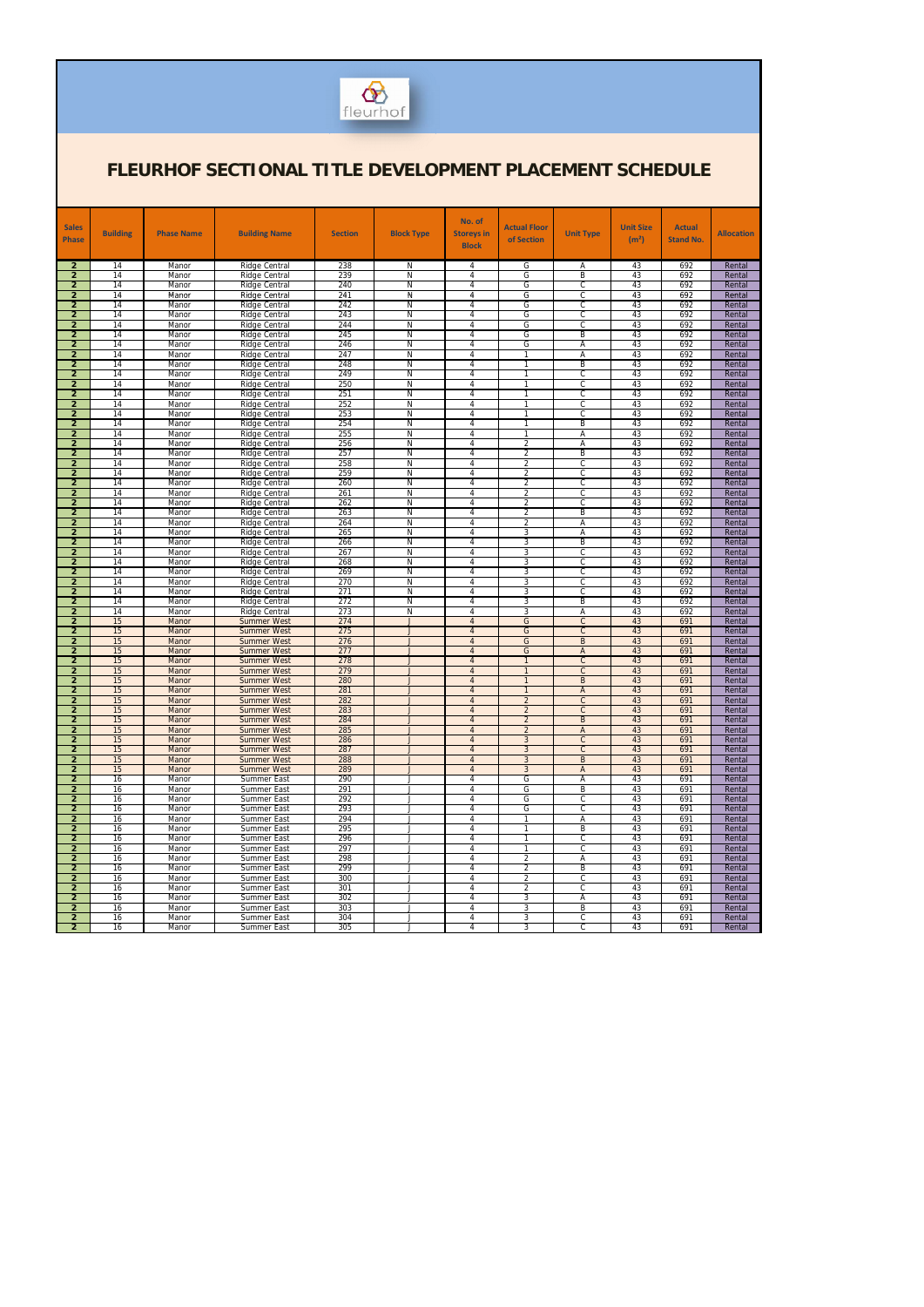

| <b>Sales</b>                     |                 |                   |                                            |                |                              | No. of                           | <b>Actual Floor</b>              |                             | <b>Unit Size</b>  | <b>Actual</b>    |                   |
|----------------------------------|-----------------|-------------------|--------------------------------------------|----------------|------------------------------|----------------------------------|----------------------------------|-----------------------------|-------------------|------------------|-------------------|
| <b>Phase</b>                     | <b>Building</b> | <b>Phase Name</b> | <b>Building Name</b>                       | <b>Section</b> | <b>Block Type</b>            | <b>Storeys in</b>                | of Section                       | <b>Unit Type</b>            | (m <sup>2</sup> ) | <b>Stand No.</b> | <b>Allocation</b> |
|                                  |                 |                   |                                            |                |                              | <b>Block</b>                     |                                  |                             |                   |                  |                   |
| $\overline{2}$                   | 17              | Manor             | <b>Terrace East</b>                        | 306            | R                            | $\overline{4}$                   | G                                | B                           | 40                | 690              | Open              |
| $\overline{2}$                   | 17              | Manor             | <b>Terrace East</b>                        | 307            | $\mathsf{R}$                 | $\overline{4}$                   | G                                | B                           | 40                | 690              | Open              |
| $\overline{2}$                   | 17              | Manor             | <b>Terrace East</b>                        | 308            | $\mathsf{R}$                 | $\overline{4}$                   | G                                | A                           | 40                | 690              | Open              |
| $\overline{2}$                   | 17              | Manor             | <b>Terrace East</b>                        | 309            | $\mathsf{R}$<br>$\mathsf{R}$ | $\overline{4}$<br>$\overline{4}$ | $\overline{1}$<br>$\overline{1}$ | B<br>$\sf B$                | 40                | 690              | Open              |
| $\overline{2}$<br>$\overline{2}$ | 17<br>17        | Manor<br>Manor    | <b>Terrace East</b><br><b>Terrace East</b> | 310<br>311     | $\mathsf{R}$                 | $\overline{4}$                   | $\overline{1}$                   | A                           | 40<br>40          | 690<br>690       | Open<br>Open      |
| $\overline{2}$                   | 17              | Manor             | <b>Terrace East</b>                        | 312            | $\mathsf{R}$                 | $\overline{4}$                   | $\overline{2}$                   | B                           | 40                | 690              | Open              |
| $\overline{2}$                   | 17              | Manor             | <b>Terrace East</b>                        | 313            | $\mathsf{R}$                 | $\overline{4}$                   | $\overline{2}$                   | B                           | 40                | 690              | Open              |
| $\overline{2}$                   | 17              | Manor             | <b>Terrace East</b>                        | 314            | $\mathsf{R}$                 | $\overline{4}$                   | $\overline{2}$                   | A                           | 40                | 690              | Open              |
| $\overline{2}$                   | 17              | Manor             | <b>Terrace East</b>                        | 315            | $\mathsf{R}$                 | $\overline{4}$                   | $\overline{3}$                   | B                           | 40                | 690              | Open              |
| $\overline{2}$                   | 17              | Manor             | <b>Terrace East</b>                        | 316            | $\mathsf{R}$                 | $\overline{4}$                   | $\overline{3}$                   | B                           | 40                | 690              | Open              |
| $\overline{2}$                   | 17              | Manor             | <b>Terrace East</b>                        | 317            | $\mathsf{R}$<br>H            | $\overline{4}$                   | $\overline{3}$                   | A                           | 40                | 690              | Open              |
| $\overline{2}$<br>$\overline{2}$ | 18<br>18        | Manor<br>Manor    | <b>Terrace West</b><br><b>Terrace West</b> | 318<br>319     | H                            | 4<br>4                           | G<br>G                           | Α<br>B                      | 43<br>43          | 690<br>690       | Open<br>Open      |
| $\overline{2}$                   | 18              | Manor             | <b>Terrace West</b>                        | 320            | H                            | $\overline{4}$                   | G                                | C                           | 43                | 690              | Open              |
| $\overline{2}$                   | 18              | Manor             | <b>Terrace West</b>                        | 321            | Η                            | 4                                | G                                | B                           | 43                | 690              | Open              |
| $\overline{2}$                   | 18              | Manor             | <b>Terrace West</b>                        | 322            | H                            | $\overline{4}$                   | G                                | Α                           | 43                | 690              | Open              |
| $\overline{2}$                   | 18              | Manor             | <b>Terrace West</b>                        | 323            | Н                            | 4                                | $\mathbf{1}$                     | Α                           | 43                | 690              | Open              |
| $\overline{2}$                   | 18              | Manor             | <b>Terrace West</b>                        | 324            | H                            | $\overline{4}$                   | $\mathbf{1}$                     | B                           | 43                | 690              | Open              |
| $\overline{2}$                   | 18              | Manor             | <b>Terrace West</b>                        | 325            | Н                            | 4                                | $\mathbf{1}$                     | C                           | 43                | 690              | Open              |
| $\overline{2}$<br>$\overline{2}$ | 18<br>18        | Manor<br>Manor    | <b>Terrace West</b><br><b>Terrace West</b> | 326<br>327     | H<br>H                       | $\overline{4}$<br>$\overline{4}$ | $\mathbf{1}$<br>$\mathbf{1}$     | B<br>Α                      | 43<br>43          | 690<br>690       | Open<br>Open      |
| $\overline{2}$                   | 18              | Manor             | <b>Terrace West</b>                        | 328            | Н                            | $\overline{4}$                   | 2                                | Α                           | 43                | 690              | Open              |
| $\overline{2}$                   | 18              | Manor             | <b>Terrace West</b>                        | 329            | Н                            | $\overline{4}$                   | $\overline{2}$                   | B                           | 43                | 690              | Open              |
| $\overline{2}$                   | 18              | Manor             | <b>Terrace West</b>                        | 330            | H                            | $\overline{4}$                   | $\overline{2}$                   | $\mathsf{C}$                | 43                | 690              | Open              |
| $\overline{2}$                   | 18              | Manor             | <b>Terrace West</b>                        | 331            | H                            | $\overline{4}$                   | 2                                | B                           | 43                | 690              | Open              |
| $\overline{2}$                   | 18              | Manor             | <b>Terrace West</b>                        | 332            | H                            | $\overline{4}$                   | $\overline{2}$                   | Α                           | 43                | 690              | Open              |
| $\overline{2}$<br>$\overline{2}$ | 18<br>18        | Manor<br>Manor    | <b>Terrace West</b><br><b>Terrace West</b> | 333<br>334     | H<br>H                       | $\overline{4}$<br>4              | 3<br>3                           | Α<br>B                      | 43<br>43          | 690<br>690       | Open              |
| $\overline{2}$                   | 18              | Manor             | <b>Terrace West</b>                        | 335            | H                            | $\overline{4}$                   | $\mathbf{3}$                     | $\mathsf{C}$                | 43                | 690              | Open<br>Open      |
| $\overline{2}$                   | 18              | Manor             | <b>Terrace West</b>                        | 336            | H                            | $\overline{4}$                   | 3                                | B                           | 43                | 690              | Open              |
| $\overline{2}$                   | 18              | Manor             | <b>Terrace West</b>                        | 337            | H                            | $\overline{4}$                   | 3                                |                             | 43                | 690              | Open              |
| $\overline{2}$                   | 19              | Manor             | Plaza East                                 | 338            | $\Omega$                     | $\overline{4}$                   | G                                | A                           | 43                | 689              | Open              |
| $\overline{2}$                   | 19              | Manor             | <b>Plaza East</b>                          | 339            | $\Omega$                     | $\overline{4}$                   | G                                | $\sf B$                     | 43                | 689              | Open              |
| $\overline{2}$                   | 19<br>19        | Manor             | Plaza East                                 | 340            | $\Omega$                     | $\overline{4}$                   | G                                | $\mathsf C$                 | 43                | 689              | Open              |
| $\overline{2}$<br>$\overline{2}$ | 19              | Manor<br>Manor    | Plaza East<br>Plaza East                   | 341<br>342     | $\Omega$<br>$\Omega$         | $\overline{4}$<br>$\overline{4}$ | G<br>G                           | $\mathsf{C}$<br>$\mathsf C$ | 43<br>43          | 689<br>689       | Open<br>Open      |
| $\overline{2}$                   | 19              | Manor             | Plaza East                                 | 343            | $\mathsf O$                  | $\overline{A}$                   | G                                | $\mathsf{C}$                | 43                | 689              | Open              |
| $\overline{2}$                   | 19              | Manor             | Plaza East                                 | 344            | $\Omega$                     | $\overline{4}$                   | G                                | $\mathsf{C}$                | 43                | 689              | Open              |
| $\overline{2}$                   | 19              | Manor             | Plaza East                                 | 345            | $\Omega$                     | $\overline{4}$                   | G                                | $\mathsf{C}$                | 43                | 689              | Open              |
| $\overline{2}$                   | 19              | Manor             | Plaza East                                 | 346            | $\Omega$                     | $\overline{4}$                   | G                                | $\mathsf{C}$                | 43                | 689              | Open              |
| $\overline{2}$                   | 19              | Manor             | Plaza East                                 | 347            | $\Omega$                     | $\overline{4}$                   | $\mathbf{1}$                     | $\mathsf{A}$                | 43                | 689              | Open              |
| $\overline{2}$<br>$\overline{2}$ | 19<br>19        | Manor<br>Manor    | Plaza East<br>Plaza East                   | 348<br>349     | $\mathsf O$<br>$\mathsf O$   | $\overline{4}$<br>$\overline{4}$ | $\mathbf{1}$<br>$\mathbf{1}$     | B<br>$\mathsf{C}$           | 43<br>43          | 689<br>689       | Open<br>Open      |
| $\overline{2}$                   | 19              | Manor             | Plaza East                                 | 350            | $\Omega$                     | $\overline{4}$                   | $\mathbf{1}$                     | $\mathsf C$                 | 43                | 689              | Open              |
| $\overline{2}$                   | 19              | Manor             | Plaza East                                 | 351            | $\Omega$                     | $\overline{4}$                   | $\mathbf{1}$                     | $\mathsf{C}$                | 43                | 689              | Open              |
| $\overline{2}$                   | 19              | Manor             | Plaza East                                 | 352            | $\Omega$                     | $\overline{4}$                   | $\mathbf{1}$                     | $\mathsf{C}$                | 43                | 689              | Open              |
| $\overline{2}$                   | 19              | Manor             | Plaza East                                 | 353            | $\mathsf O$                  | $\overline{4}$                   | $\mathbf{1}$                     | $\mathsf{C}$                | 43                | 689              | Open              |
| $\overline{2}$                   | 19              | Manor             | Plaza East                                 | 354            | $\mathsf O$                  | $\overline{4}$                   | $\overline{1}$                   | $\mathsf C$                 | 43                | 689              | Open              |
| $\overline{2}$                   | 19              | Manor             | Plaza East                                 | 355            | $\Omega$                     | $\overline{4}$                   | $\mathbf{1}$                     | $\mathsf{C}$                | 43                | 689              | Open              |
| $\overline{2}$<br>$\overline{2}$ | 19<br>19        | Manor<br>Manor    | <b>Plaza East</b><br>Plaza East            | 356<br>357     | $\mathsf O$<br>$\Omega$      | $\overline{4}$<br>$\overline{4}$ | $\overline{2}$<br>$\overline{2}$ | A<br>B                      | 43<br>43          | 689<br>689       | Open<br>Open      |
| $\overline{2}$                   | 19              | Manor             | Plaza East                                 | 358            | $\mathsf O$                  | $\overline{4}$                   | $\overline{2}$                   | $\mathsf{C}$                | 43                | 689              | Open              |
| $\overline{2}$                   | 19              | Manor             | Plaza East                                 | 359            | Q                            | $\overline{4}$                   | $\overline{2}$                   | $\mathsf{C}$                | 43                | 689              | Open              |
| $\overline{2}$                   | 19              | Manor             | Plaza East                                 | 360            | $\mathsf O$                  | $\overline{4}$                   | $\overline{2}$                   | $\mathsf{C}$                | 43                | 689              | Open              |
| $\overline{2}$                   | 19              | Manor             | Plaza East                                 | 361            | $\Omega$                     | $\overline{4}$                   | $\overline{2}$                   | $\mathsf{C}$                | 43                | 689              | Open              |
| $\overline{2}$                   | 19              | Manor             | Plaza East                                 | 362            | $\mathsf O$                  | $\overline{4}$                   | $\overline{c}$                   | $\mathsf C$                 | 43                | 689              | Open              |
| $\overline{2}$                   | 19              | Manor             | Plaza East                                 | 363            | $\Omega$                     | $\overline{4}$                   | $\overline{2}$                   | $\mathsf{C}$                | 43                | 689              | Open              |
| $\overline{2}$<br>$\overline{2}$ | 19<br>19        | Manor<br>Manor    | Plaza East<br>Plaza East                   | 364<br>365     | $\mathsf O$<br>$\Omega$      | $\overline{4}$<br>$\overline{4}$ | $\overline{2}$<br>3              | $\mathsf{C}$<br>A           | 43<br>43          | 689<br>689       | Open<br>Open      |
| $\overline{2}$                   | 19              | Manor             | Plaza East                                 | 366            | $\Omega$                     | $\overline{4}$                   | $\mathbf{3}$                     | B                           | 43                | 689              | Open              |
| $\overline{2}$                   | 19              | Manor             | Plaza East                                 | 367            | $\Omega$                     | $\overline{4}$                   | $\mathbf{3}$                     | $\mathsf{C}$                | 43                | 689              | Open              |
| $\overline{2}$                   | 19              | Manor             | Plaza East                                 | 368            | $\mathsf O$                  | $\overline{4}$                   | 3                                | $\mathsf{C}$                | 43                | 689              | Open              |
| $\overline{2}$                   | 19              | Manor             | Plaza East                                 | 369            | $\Omega$                     | $\overline{4}$                   | $\overline{3}$                   | $\mathsf{C}$                | 43                | 689              | Open              |
| $\overline{2}$                   | 19              | Manor             | Plaza East                                 | 370            | $\Omega$                     | $\overline{4}$                   | $\mathbf{3}$                     | $\mathsf{C}$                | 43                | 689              | Open              |
| $\overline{2}$<br>$\overline{2}$ | 19<br>19        | Manor             | Plaza East                                 | 371<br>372     | $\mathsf O$<br>$\mathsf O$   | $\overline{4}$<br>$\overline{4}$ | $\mathbf{3}$<br>$\mathbf{3}$     | $\mathsf C$<br>$\mathsf{C}$ | 43<br>43          | 689<br>689       | Open              |
| $\overline{2}$                   | 19              | Manor<br>Manor    | Plaza East<br>Plaza East                   | 373            | $\Omega$                     | $\overline{4}$                   | $\mathbf{3}$                     | $\mathsf C$                 | 43                | 689              | Open<br>Open      |